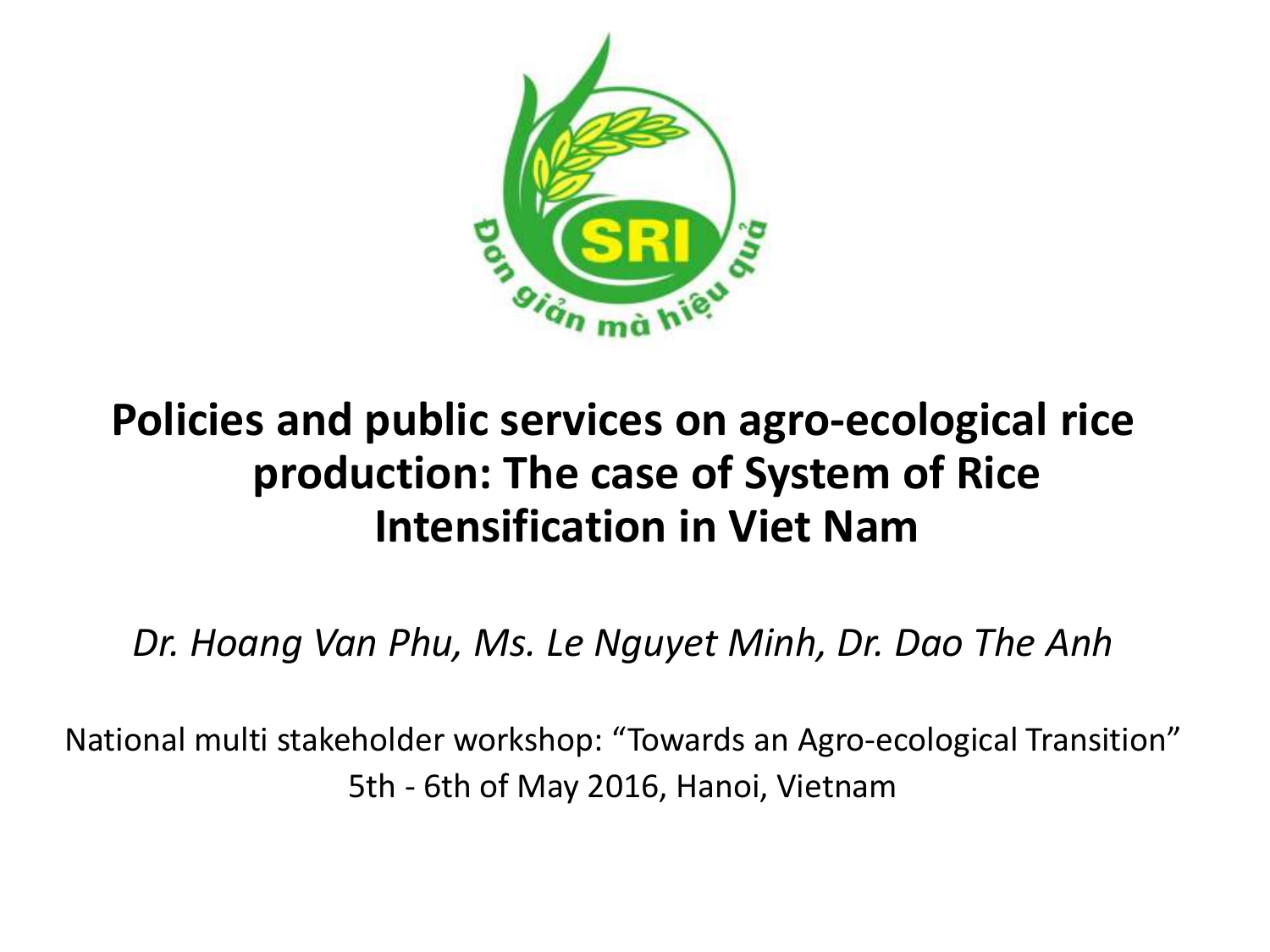

Small-scale testing, with SRI proven effective; farmer adoption has begun

Organizational support developing; moderate farmer adoption in 1 or more regions



Multiple organizations supporting SRI; broader adoption in several regions





National policy support; SRI firmly established in multiple regions

@2015 SRI-Rice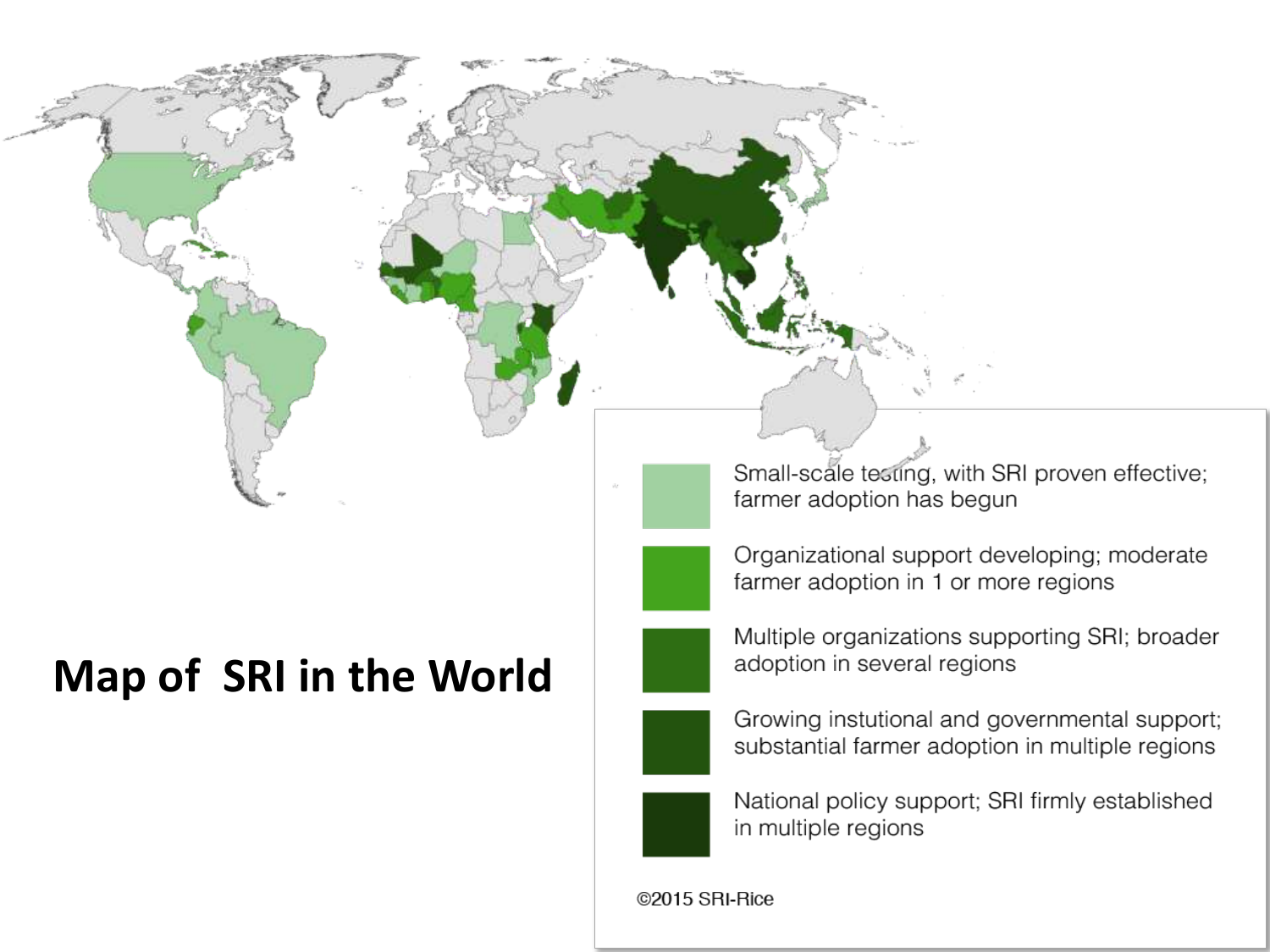### SRI principles

- Carefully transplant single seedlings at two-leaf stage (8-12 days).
- Plant seedlings at a distance of 20- 25 cm or more in a square pattern
- Fertilize with compost, add chemical fertilizer only if needed





• Keep soil moist and aerated.



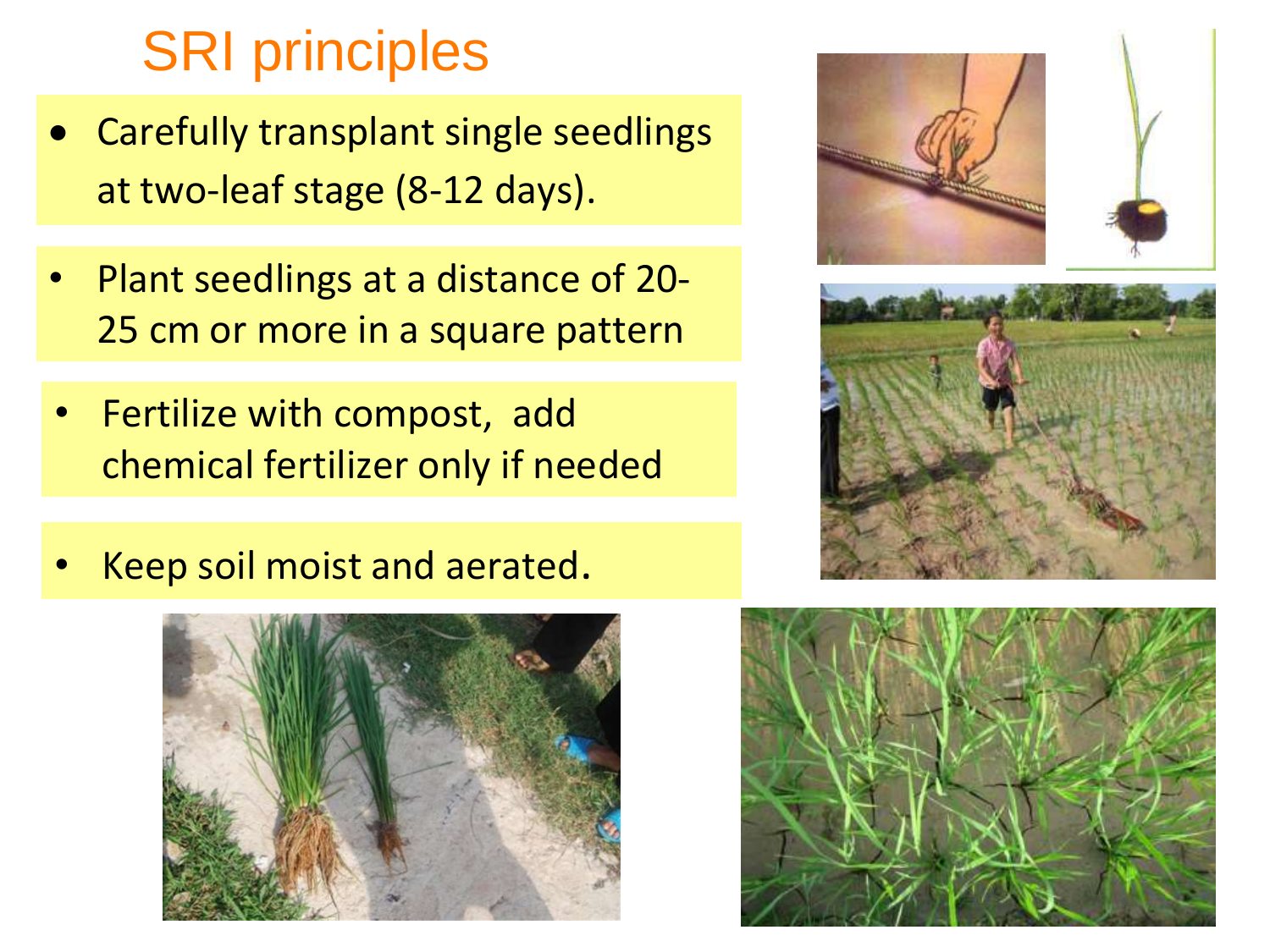

http://sri.ciifad.cornell.edu/

### Highlight of sri adoption

- SRI adoption in 5 countries who produce 2/3 of world's rice (India, Vietnam, China, Indonesia, Cambodia).
	- About 9.5 million farmers use SRI in 3.4 million ha.
- Estimate value of SRI increased production: \$862.5 million.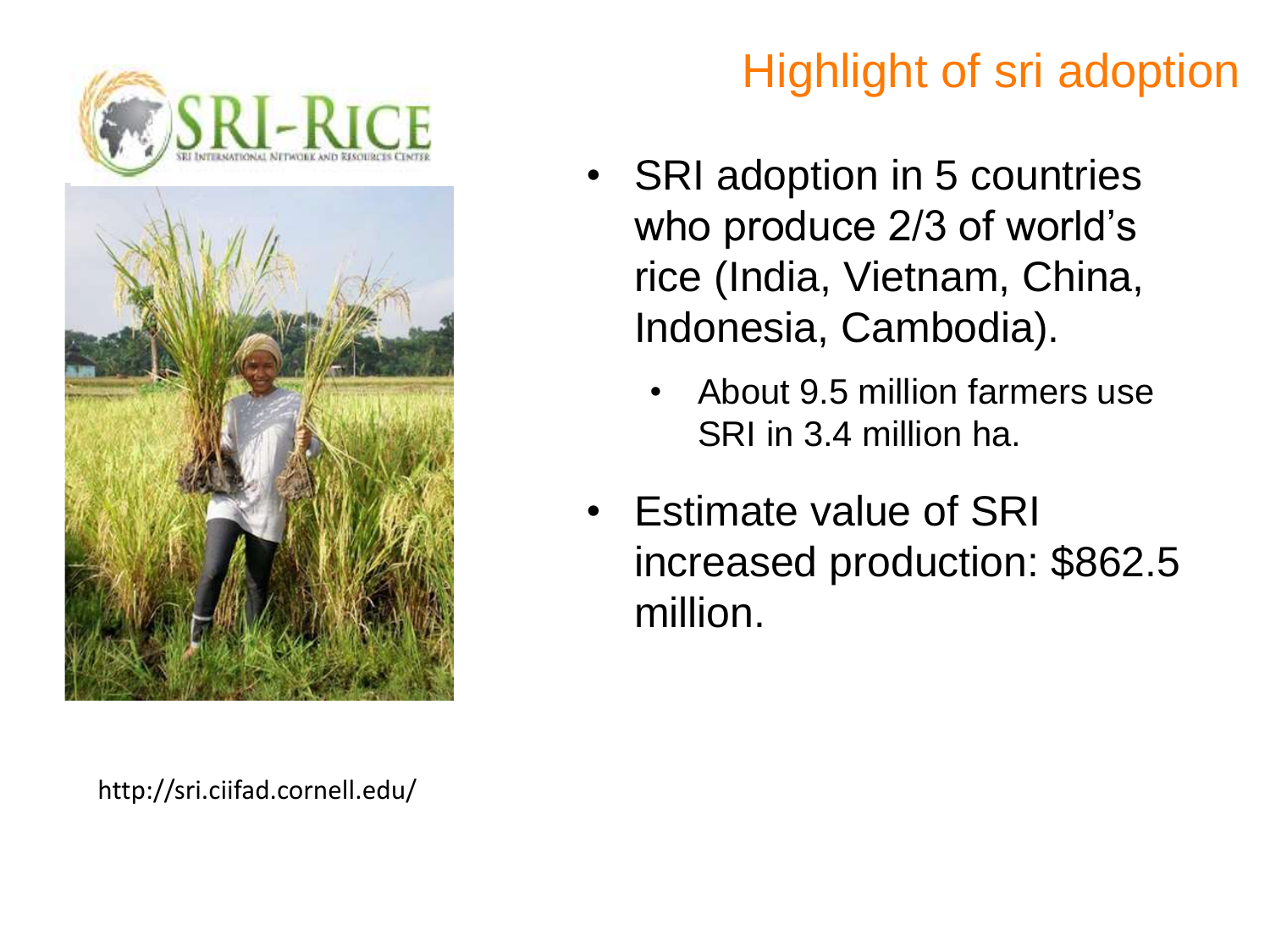

#### **Map of SRI in Vietnam** (Source: IAE)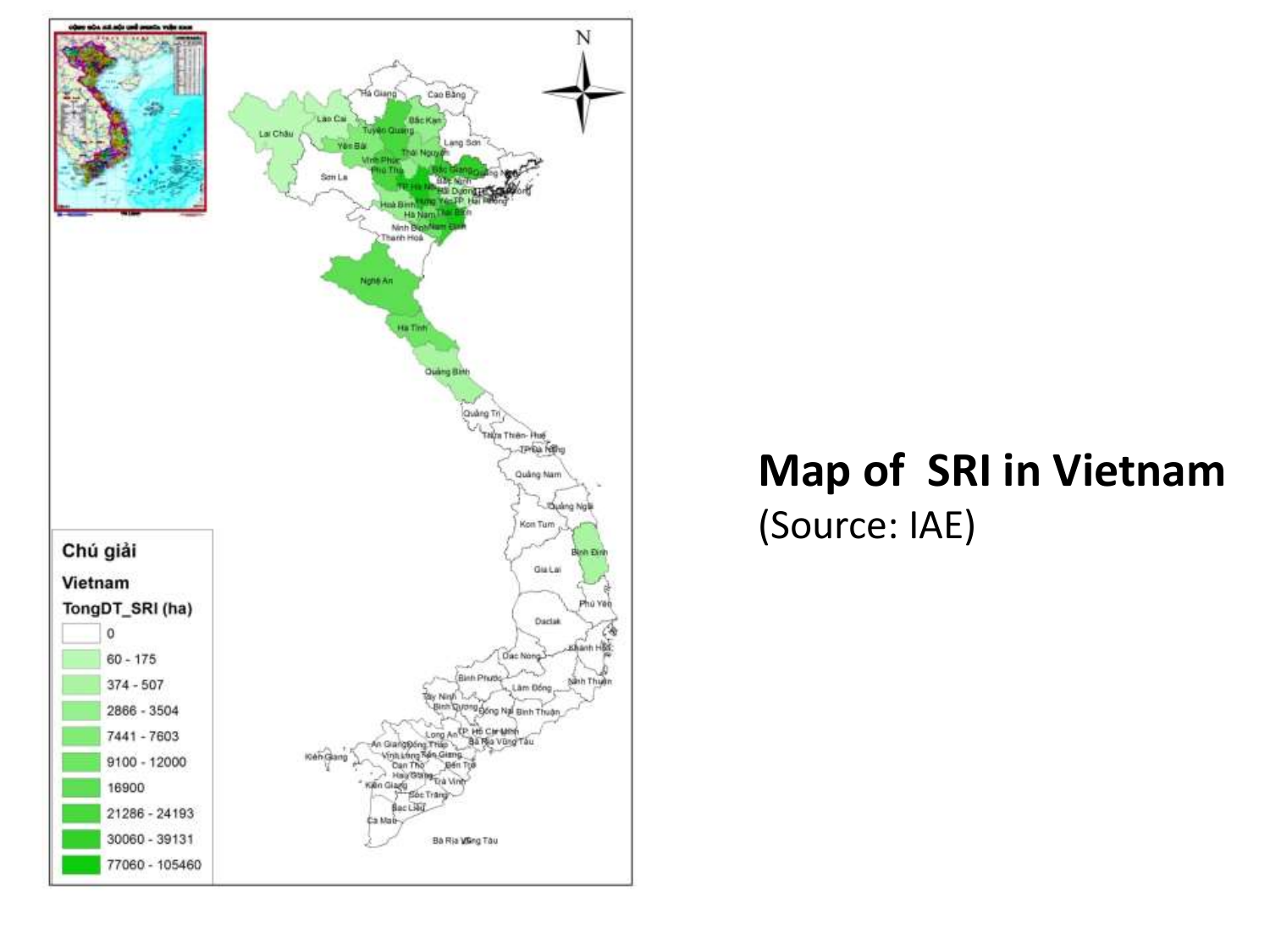

#### **Building capacity and promoting farmer's collaboration**

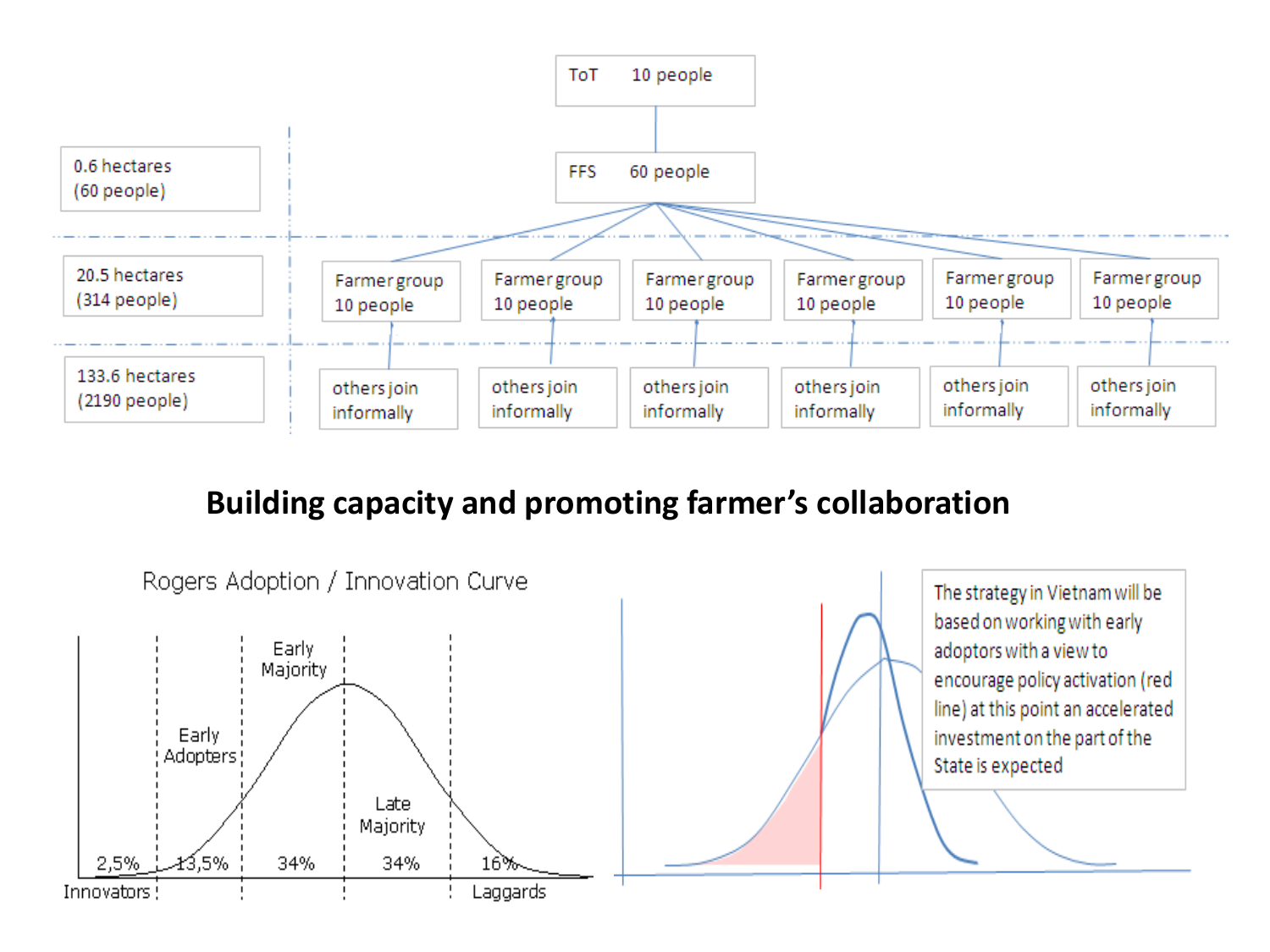#### Results to date

2003: IPM introduced SRI in Vietnam 2006: 3.450 farmers applied SRI 2007: MARD acknowledged SRI as technological advancement 2009: 264,000 farmers & 85,422 ha 2011: 1,070,384 farmers & 185,065 ha 2013: 1,803,200 farmers & 366,951 ha 2014: 1,813,201 farmers & 394,894 ha

Led by Plant Protection Dept. with Farmer Union, Extension Center. **Academia**: Thai Nguyen (ICC), Hue Uni, Hanoi Ag Uni, Field Crop Research Institute / FCRI, CASRAD, Institute of Ag Environment - IAE **CSO:** Oxfam, SNV, VECO, FIDR, SRD, World Vision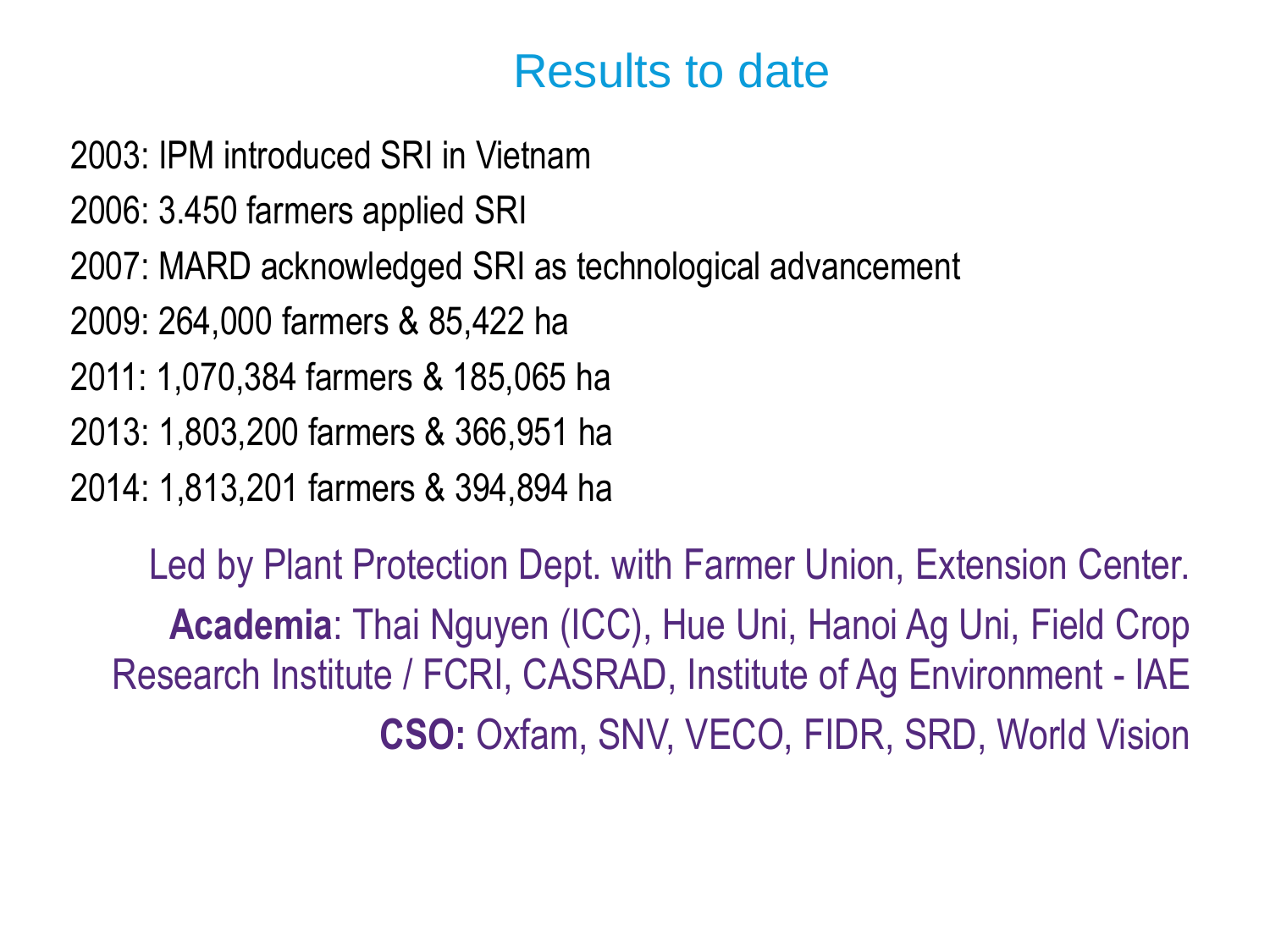#### Challenges & opportunities in creating enabling environment

Challenges:

- SRI is principle-based rather than prescriptive (challenge the top-down extension and farmer mindset).
- Land fragmentations and water management
- Difficulty in evaluating SRI adoption at the large scale.
- Reconsideration of economic growth model  $\rightarrow$  less priority.

**Opportunities** 

- Farmers are anxious about profit margins and paddy environment
- There is political will to maintain a viable, green rice sector
- Extension sector is well established.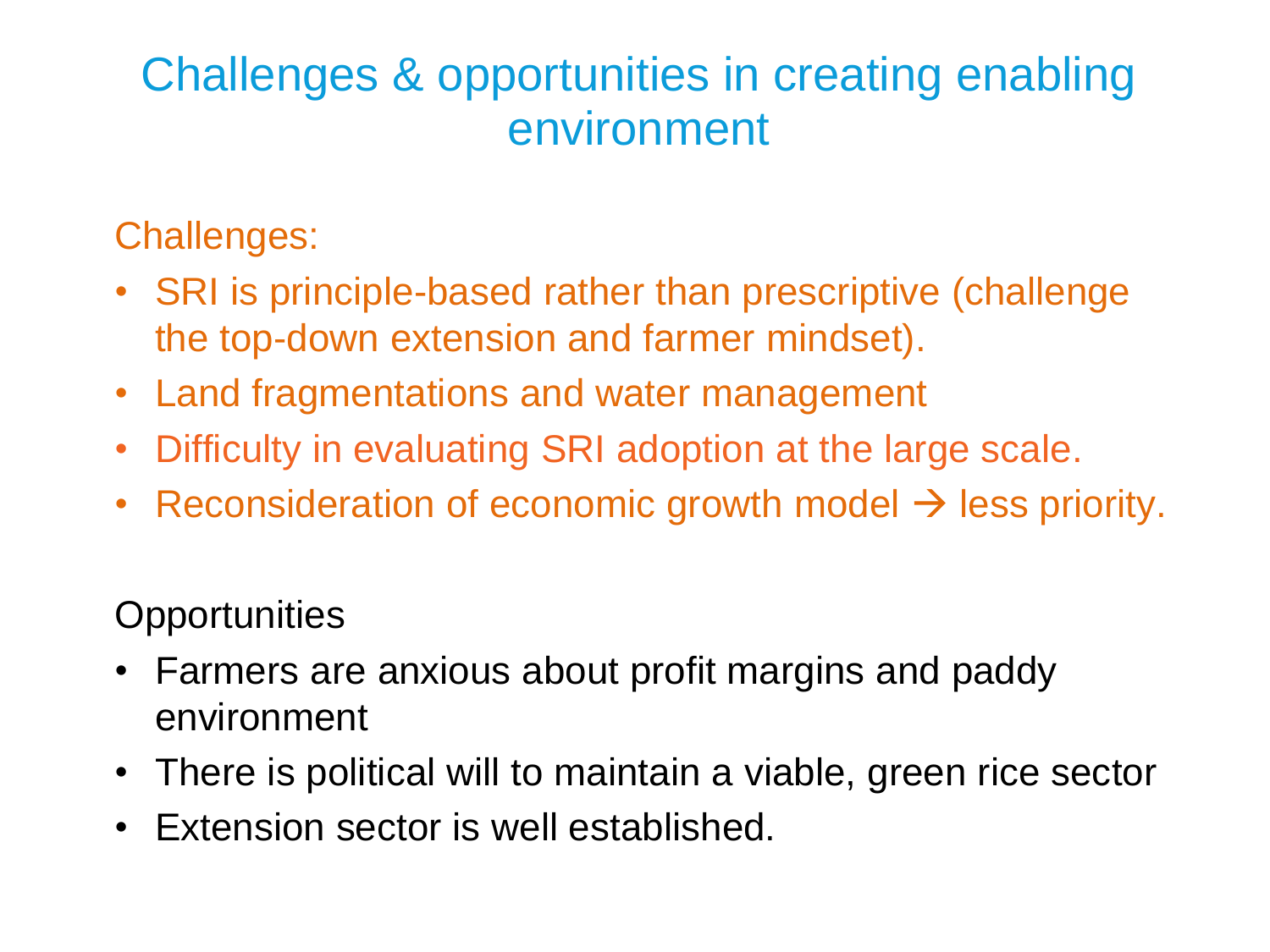#### Good & not-s0-good practices in creating viable enabling environment

- Two-tiered extension (FFS, key farmer network)
- Diverse, innovative communication (field day, farmer ambassador, art performance, media)
- A variety of collaboration modes at the local level
- Effective M&E along the scaling up pathways.
- Influencing policy space (MARD's endorsement)
- Narrowly-focused (seed, fertilizer, mechanization) packages; Conflicting, poorly-coordinated policy & extension policies.
	- Adoption skewed in rice-progressive areas.
	- Lack of studies for specific agro-ecological zones.
	- Lack of evaluation of policy's effectiveness and impacts.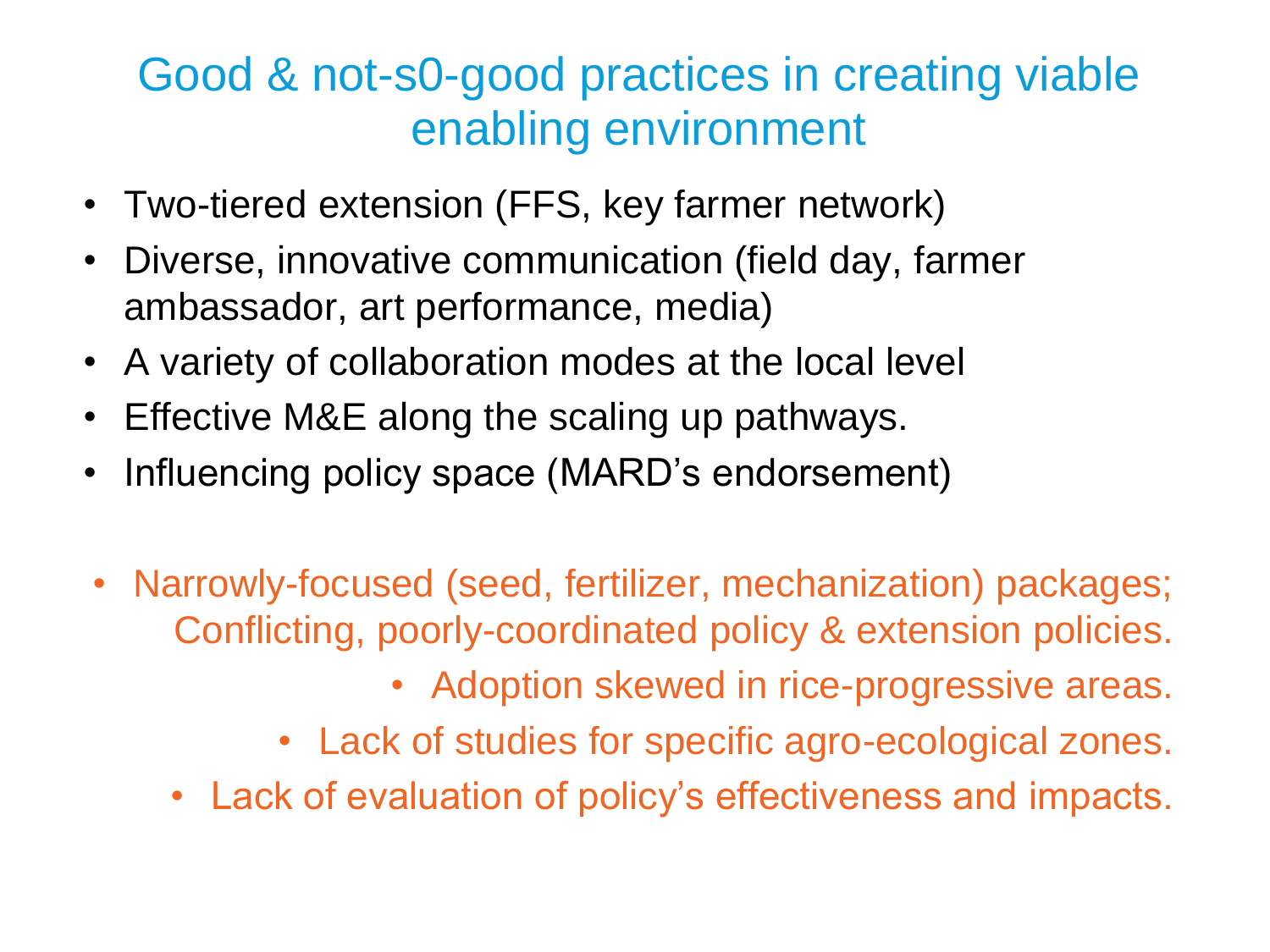#### Key Messages

- Farmer-led innovations and consumer's support will be key to developing a fair and sustainable (rice) food system.
- Farmers need and benefit most from safe, low-input, readily accessible, viable solutions.
- Effective policies, incentive mechanisms, accountability and farmer outreach are vital to adoption.
- Stakeholder collaboration and alignment are fundamental to wide-scale impact.
- Creating synergies with networks (SRP, CANSEA, ALiSEA)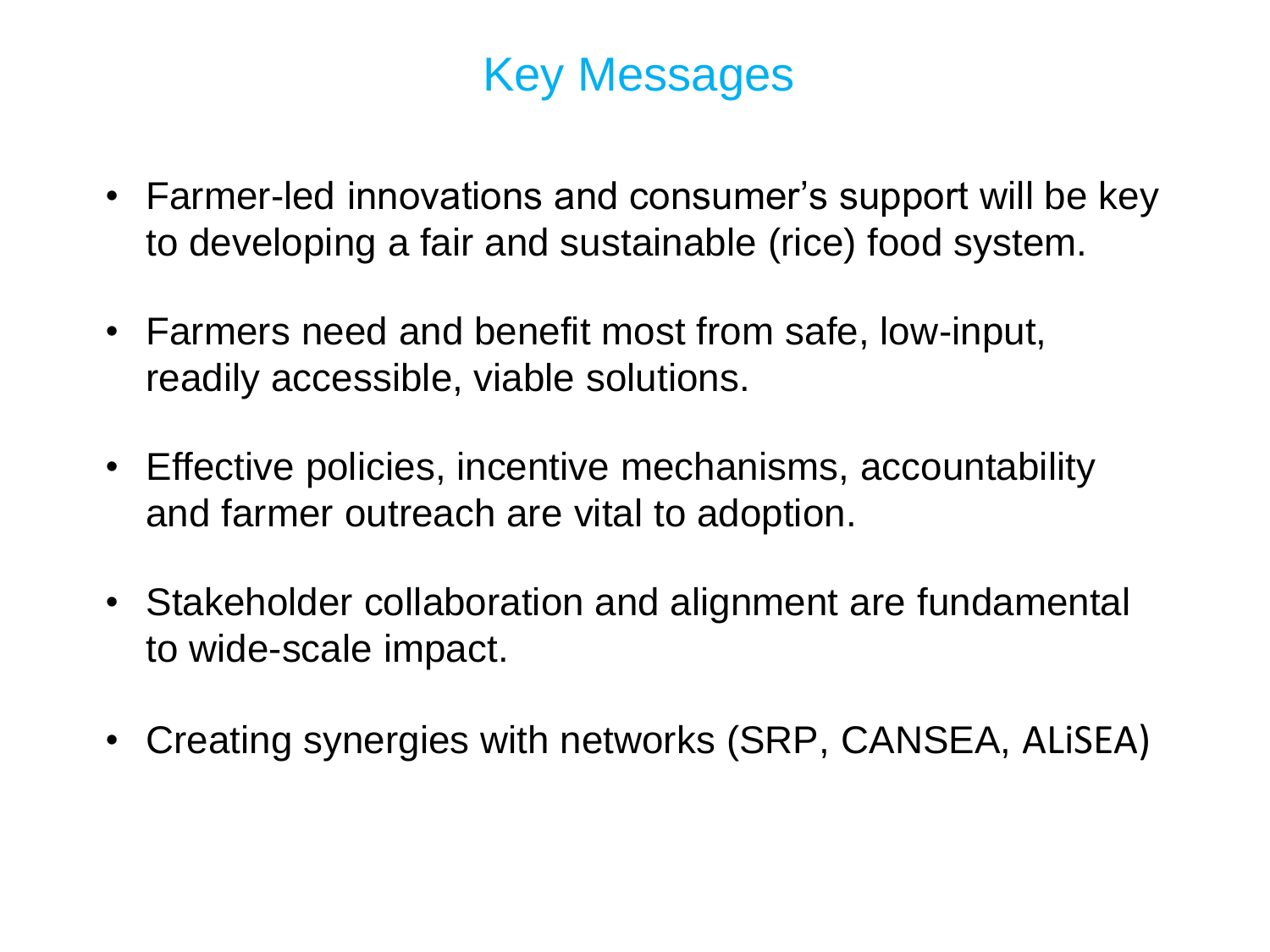## **Vietnam SRI network (SRIViet)**

- Founded in 2015 (Oxfam, SNV, ICC-TNU, FCRI, CASRAD, IAE, Veco, FIDR, PPDs, SRD).
- SRIViet is linked with global SRI network.
- SRIViet offers to lead regional exchanges, dialogue and collaboration of national SRI networks in ASEAN.
- **Mission**: A knowledge hub for SRI and sustainable rice interests to share information, research and resources in order to enhance voice of rice producers, advocacy of enabling policy & support